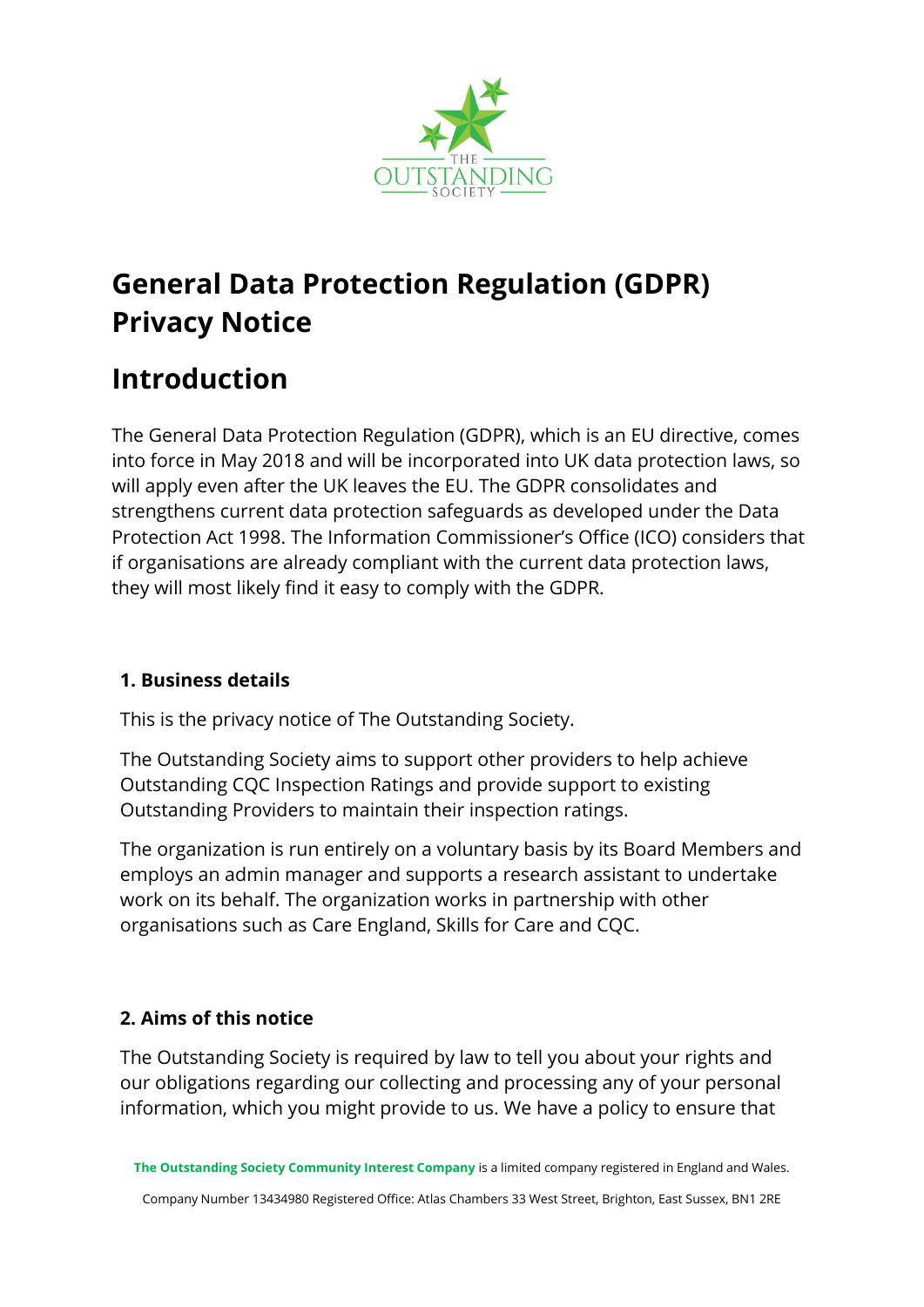

any personal information you supply is only with your active consent and will always be held securely and treated confidentially in line with the applicable regulations. We have listed the relevant documents in a later section (6) and can make any available.

#### **3. What personal information we collect about: a) members b) employees and c) third parties**

- 1. *Members.* All personal information obtained about Outstanding Society Members will be securely kept, retained and disposed of in line with data protection requirements. All Members should be made aware of their right to access any information about them.
- 2. *Employees and volunteers*. The service operates a safe recruitment policy to comply with the regulations in which all personal information obtained, including CVs and references, and is securely kept, retained and disposed of in line with data protection requirements. All employees are aware of their right to access any information about them.
- 3. *Third parties*. All personal information obtained about others associated with the organisation, including contractors, visitors, etc will be protected in the same way as information relating to members and employees.

#### **4. How we collect information**

The majority members', employees' and thirds parties' personal information is collected directly from them or through form filling, mainly manually, but also electronically for some purposes, eg when contacting the organisation through its website.

With members and employees, personal information is obtained directly and with consent through such means as references, testimonials and where relevant criminal records (DBS) checks. When recruiting staff, we seek applicants explicit consent to obtain all the information needed for us to decide to employ them.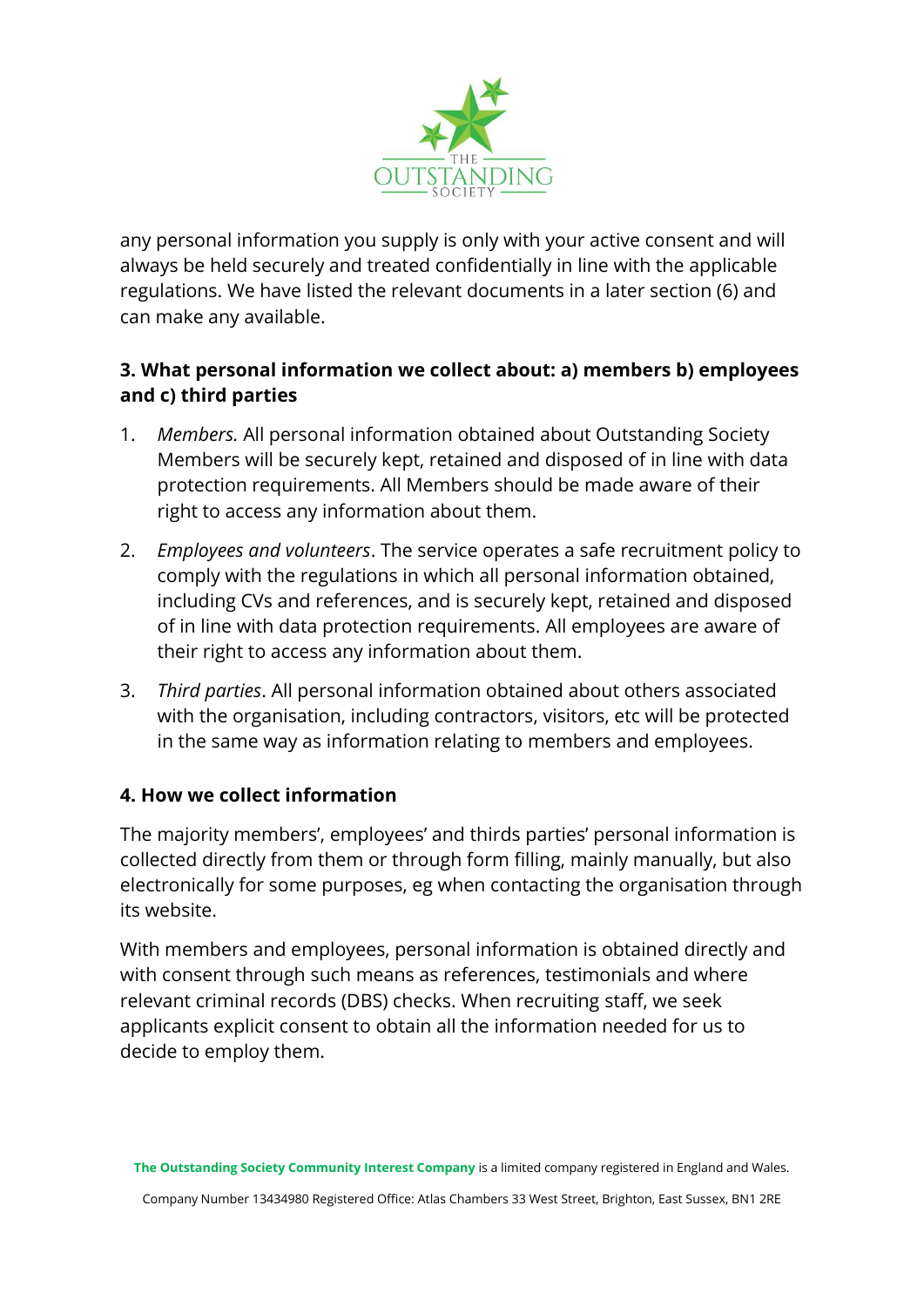

All personal information obtained to meet our regulatory requirements will always be treated in line with our explicit consent, data protection and confidentiality policies.

Our website and databases are regularly checked to ensure they meet all privacy standards and comply with our general data protection security and protection policies.

## **5. What we do with personal information**

All personal information obtained on members, employees and third parties is used only to ensure that we provide a service, which is consistent with our purpose of providing support and advice to others. It will not be disclosed or shared for any other purpose.

## **6. How we keep your information safe**

As already stated, the organisation has a policy that enables us to comply with all data protection requirements.

## **7. With whom we might share information**

We only share the personal information of the Society's Members, employees and others with their consent on a "need to know" basis, observing strict protocols in doing so. We would not disclose information about our members, employees, or any others, without their clear agreement, eg when providing a reference.

The only exceptions to this general rule would be where we are required by law to provide information, eg to help with a criminal investigation. Even when seeking to notify the local authority of a safeguarding matter or the Care Quality Commission of an incident that requires us to notify it, we would only do so with consent or ensure that the information provided is treated in confidence.

Where we provide information for statistical purposes, the information is aggregated and provided anonymously so that there is no privacy risk involved in its use.

**The Outstanding Society Community Interest Company** is a limited company registered in England and Wales.

Company Number 13434980 Registered Office: Atlas Chambers 33 West Street, Brighton, East Sussex, BN1 2RE